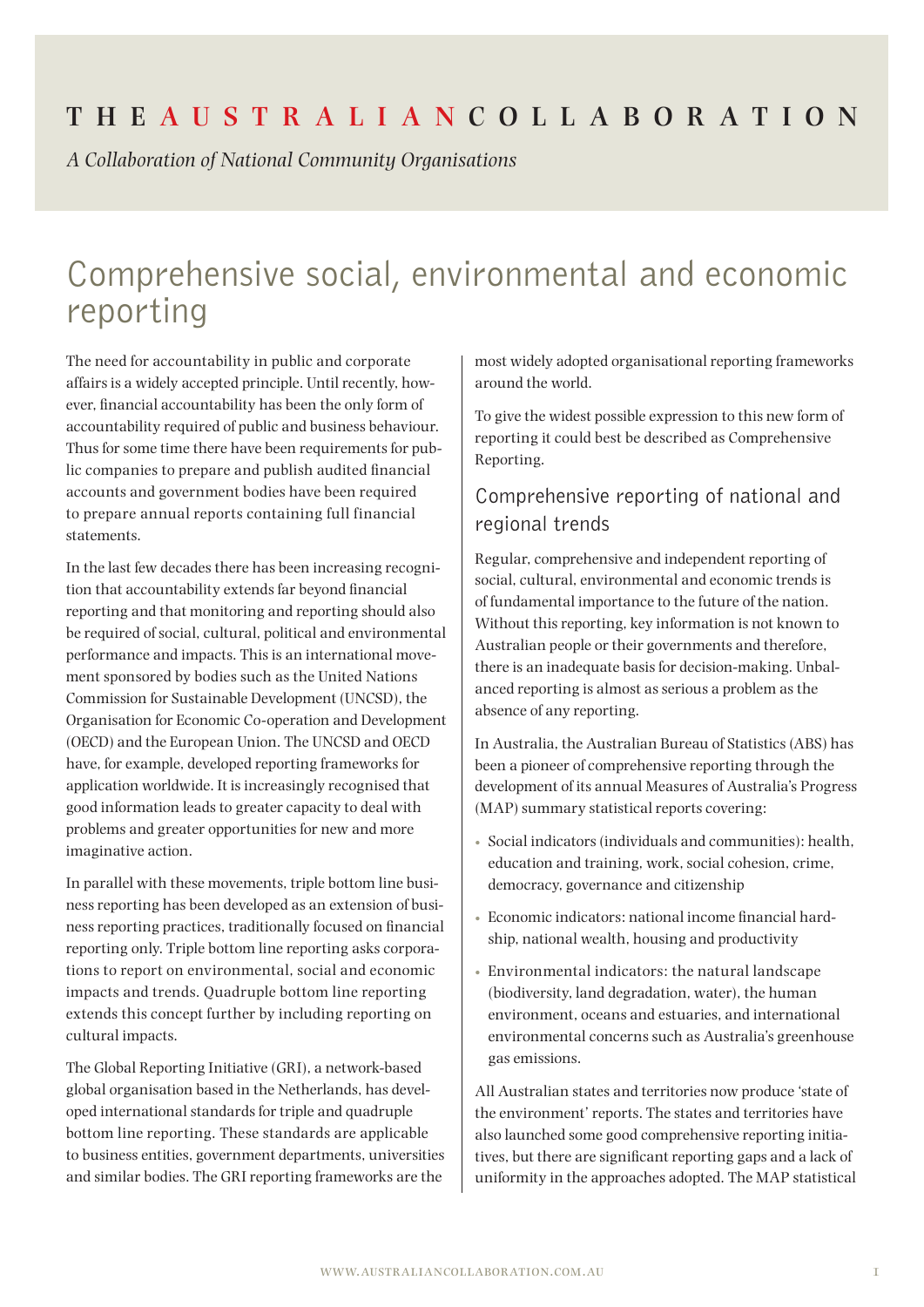reports need to be supported by more detailed reports at four or five year intervals which offer commentary on the reported conditions and trends. This is the reporting pattern established for federal environmental reporting, and would be a desirable arrangement for all reporting regimes.

A promising 2010 initiative has been the movement to establish an independent Australian National Development Index to complement the MAP reports. It responds to growing acceptance in the community and among policy-makers of the need for better and more representative measures of national progress, well-being and sustainability. The Index is being developed by a consortium including the Australian Bureau of Statistics, the Australian Research Alliance for Children and Youth, the Australian Conservation Foundation, the Australian Council of Social Service and a number of universities. It will report regularly on outcomes across society, culture, economy, environment and democracy, both in specific fields (such as education, health and employment) and in broader areas (such as equity and sustainability). The reports will also identify the key determinants of change from year to year, to help to promote informed public debate about national progress and priorities. They will facilitate the articulation of a shared vision of sustainable progress, improve accountability and reporting by government and provide an authoritative source of information for evidence-based policy making.

#### **Statutory independence for national and state reporting regimes**

Current processes of governmental monitoring and reporting suffer from a lack of independence and consistency. The appointment of Commissioners who are given statutory responsibility for monitoring and reporting would have two significant benefits. First, the Commissioner would be independent with the right to report directly to parliament, a role similar to that of an auditor-general or ombudsman. Second, a statutory position would allow a Commissioner greater scope to develop consistent frameworks for reporting.

Federally, the Australian Bureau of Statistics is a statutory body and so its MAP program meets the requirement for

statutory independence. The federal government body responsible for four-yearly 'state of the environment' reports (currently the Australian State of the Environment Committee) does not, however, have statutory independence. In some states and territories there are Commissioners appointed by statute (notably the Commissioner for Environmental Sustainability in Victoria and the ACT Commissioner for the Environment), but this is not the norm, nor are there similar statutory bodies responsible for social reporting.

## Comprehensive reporting of organisational performance

#### **Government bodies**

Since 2000, all Commonwealth agencies have been required to include reviews of their environmental performance in their annual reports. In 2002–03, the Commonwealth Auditor-General conducted a review of sustainability reporting in Commonwealth agencies and found that the level of compliance with this requirement was relatively low and that there was "considerable scope for improvement in relation to the quality of agencies' annual reports". There are similar problems with social reporting.

Some states and territories have made progress in promoting comprehensive organisational reporting. However, there are still significant gaps in reporting and few state and territory government departments currently prepare comprehensive reports on their operations. Comprehensive reporting is in fact more common among government business enterprises (government-owned legal entities established to carry out commercial activities on behalf of government).

#### **Business corporations – corporate social responsibility (CSR)**

John Elkington, prominent researcher and writer on business trends, argues that the corporate world is facing a number of significant changes. Boards, he says, will increasingly focus on sustainability and the triple bottom line (financial, social and environmental performance). The table below illustrates these changes.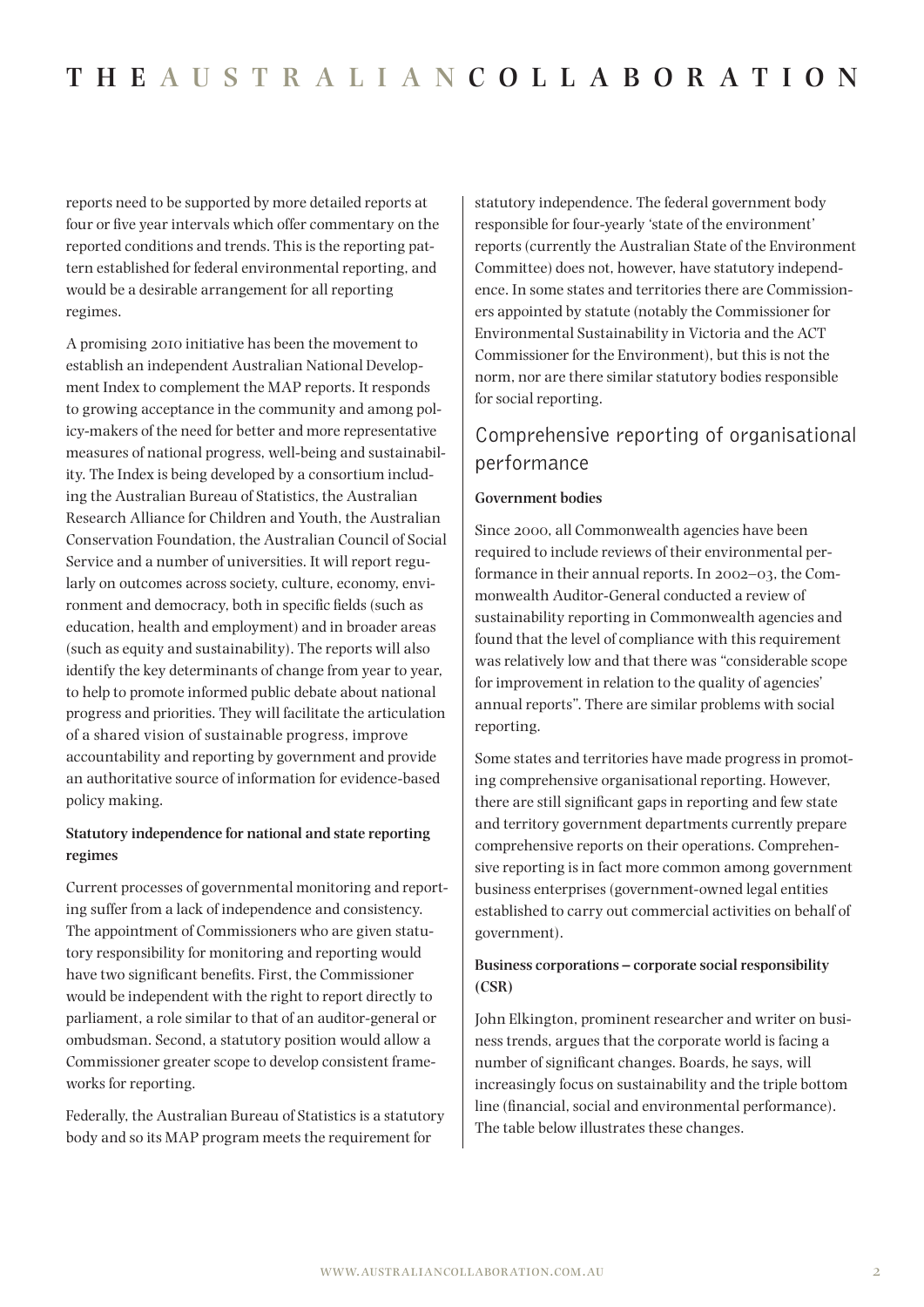# **The Aus t r a l i a n Coll a bor at ion**

| <b>BUSINESS CATEGORY</b> | <b>OLD APPROACH</b>         | <b>NEW APPROACH</b>                 |
|--------------------------|-----------------------------|-------------------------------------|
| Corporate goal           | Financial bottom line<br>→  | Triple bottom line                  |
| Nature of capital        | Physical and financial<br>→ | Economic, human, social and natural |
| <b>Assets</b>            | Tangible, owned<br>→        | Intangible, borrowed                |
| Management approach      | Downsizing                  | Innovation                          |
| Governance               | Exclusive                   | <b>Inclusive</b>                    |
| Corporate responsibility | Shareholders                | <b>Stakeholders</b>                 |

From *Cannibals with Forks: The Triple Bottom Line of 21st Century Business* (p. 311), by J. Elkington, 1997. Oxford: Capstone Publishing.

The shift towards better reporting has been influenced by the need for better internal information and for greater public transparency. If an organisation has little or no knowledge of the level of its toxic waste emissions or energy and material use, it will be in no position to deal with their reduction. Equally, corporations will not have the information to drive innovation and change that will give them competitive advantage.

Transparency is also a significant public issue. With communication innovations, increasing speed in communication and more aggressive investigation of corporate behaviour by non-government organisations and investigative journalists, it is becoming more difficult for businesses to conceal their behaviour from public scrutiny. Many corporate leaders have, as a consequence, concluded that full public disclosure is the safest and most effective response.

As corporations become increasingly aware of the need to pay greater attention to social and environmental issues and to monitor their organisational responses to these issues, they also begin to see many new opportunities. Below is a typical sequence of organisational responses to these challenges together with a description of the benefits associated with each approach:

- **• Compliance** with government regulation, reducing problems with regulators and helping to anticipate and prepare for further regulation;
- **• Risk assessment** and the reduction of insurance, business and public image risks associated with poor levels of environmental and social performance;
- **• Responding to green and social consumerism**, responding positively to the increasing consumer demand for clean, green and ethically manufactured products and services;
- **• Life cycle product planning**, finding imaginative ways to respond to requirements of life cycle environmental performance, leading to new business opportunities;
- **• Achieving cost savings**, for example through reducing energy and material use and taking advantage of opportunities for recycling and transforming waste to new products;
- **• Recognising the value of social and intellectual capital and understanding that social and intellectual capital** in business entities is as important (and in some instances more important) than financial and physical capital;
- **• Satisfying the social expectations of staff** and greater ability to attract the most talented young graduates; and
- **• Harnessing business opportunities** and exploiting the competitive advantage of industry leadership in environmental and social performance.

Regular and comprehensive business reporting is still far from the norm. A 2005 review by the Centre for Ethical Australian Research, entitled 'State of Sustainability Reporting in Australia', found that while the number of reports is increasing, the proportion of large Australian companies with reports remains very low. Only 24 per cent of the companies covered by the review produced sustainability reports. The report also found that foreign owned companies were more likely to produce a report than Australian companies.